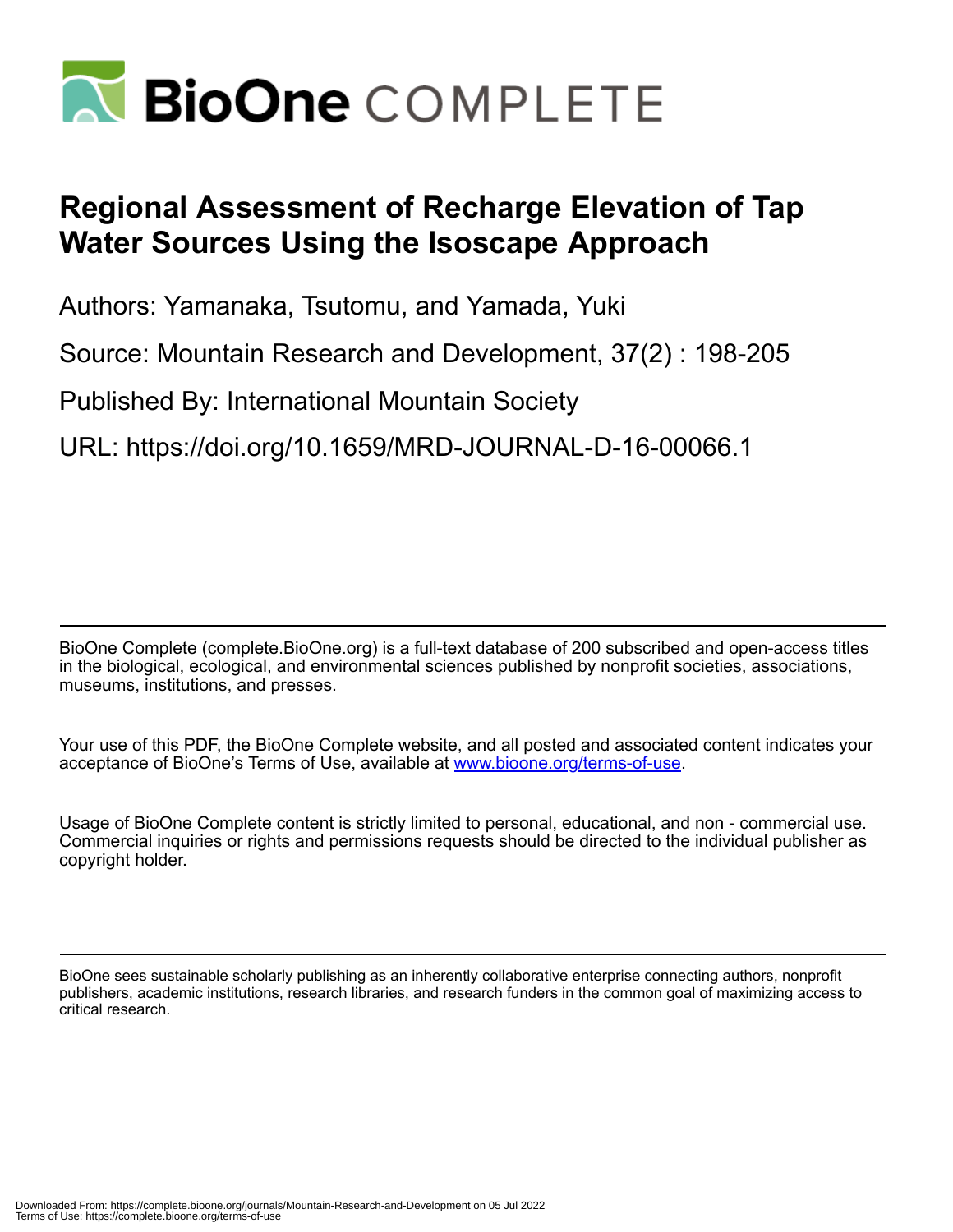#### Mountain Research and Development (MRD)

An international, peer-reviewed open access journal published by the International Mountain Society (IMS) www.mrd-journal.org

## Regional Assessment of Recharge Elevation of Tap Water Sources Using the Isoscape Approach

Tsutomu Yamanaka<sup>1</sup>\* and Yuki Yamada<sup>2,3</sup>

Corresponding author: [tyam@geoenv.tsukuba.ac.jp](mailto:tyam@geoenv.tsukuba.ac.jp)

 $^{\texttt{1}}$  Faculty of Life and Environmental Sciences, University of Tsukuba, 1-1-1 Tennodeai, Tsukuba 305-8577, Japan

 $^{\mathsf{2}}$  School of Life and Environmental Sciences, University of Tsukuba, 1-1-1 Tennodai, Tsukuba 305-8577, Japan

<sup>3</sup> Present address: Taito City Office, Japan

 $\odot$  2017 Yamanaka and Yamada. This open access article is licensed under a Creative Commons Attribution 4.0 International License [\(http://creativecommons.org/licenses/by/4.0/](http://creativecommons.org/licenses/by/4.0/)). Please credit the authors and the full source.



The importance of mountains as ''natural water towers'' has been quantified by comparing water budgets in upstream (mountain) and downstream (lowland) areas, but their

importance for tap water supplies has not been assessed. Here, we propose an isoscape approach to estimate the mean recharge elevation of tap water sources (rivers, reservoirs, springs, and wells) and apply it to a region in central Japan as a case study. Errors in the estimation of mean recharge elevation were estimated at 90–140 m. Results show that mean recharge elevations for about 90% of sources in the region are at 1000 m above sea level or higher. A little over half of the land area is above that elevation, while 98% of the population lives below it. These findings indicate that tap water disproportionally depends on recharge in mountains and is disproportionately supplied to lowland residents. Higher locations of spring water sources and longer (vertical) distances of groundwater flow for well water sources make the recharge-to-population disproportionality more remarkable. Furthermore, our results suggest that larger cities require higher natural water towers to meet greater water demand, complemented by intermunicipal water suppliers. Some low-elevation municipalities depend heavily on water recharged in mountains well outside their territories. The method proposed here helps clarify how people depend on water supplies from mountains, providing essential knowledge for integrated management of mountains and water resources.

Keywords: Tap water; isotope; isoscape; mountain; recharge elevation; hydrology; Japan.

Peer-reviewed: April 2017 Accepted: April 2017

## Introduction

Mountains are important recharge areas for freshwater resources, including those used by people living at lower elevations. Thus, they are often likened to water towers (Liniger et al 1998; Messerli et al 2004; Viviroli et al 2007). Mountains' role in the recharging and supply of water resources has been investigated by analyses of water budgets for mountains, downstream lowlands, and drainage basins. Meybeck et al (2001) stated that mountains account for 25% of Earth's total land area, 26% of the global population, and 32% of (surface) water runoff. Viviroli et al (2003) reported that the mountain contribution to river discharge averaged 63% for 20 selected catchments with a mean relative mountain area of 32%. The mountain contribution to river discharge is even greater, in some cases exceeding 95%, in arid and semiarid regions (Viviroli and Weingartner 2004). Viviroli et al (2007) suggested a new typology of mountain areas as natural water towers based on water budgets and human water needs, showing that  $>50\%$  of the areas have an

essential or supportive role in water supply to downstream areas.

The function of mountains as natural water towers depends mainly on 3 factors: greater precipitation, lower temperatures associated with less evapotranspiration, and greater water storage as snow or ice, maintaining river flow in dry periods (Zierl and Bugmann 2005). In addition, for tap water supply, the type of water source (river, reservoir, spring, or well) and its location affect the water supply function of mountains. Of the many aspects of this function, such as agricultural and industrial water supply, hydropower production, and provision of environmental services, tap water supply is the most vital, because it is directly linked to human health and daily life. Nevertheless, less is known about mountains as suppliers of tap water than about their supply of bulk (river) water.

Many scholars have argued that high-elevation environments are the most sensitive to global climate change (Thompson 2000; Diaz et al 2003). Recent studies have uncovered evidence of elevation-dependent warming (Mountain Research Initiative EDW Working Group 2015) and shifts toward earlier snowmelt runoff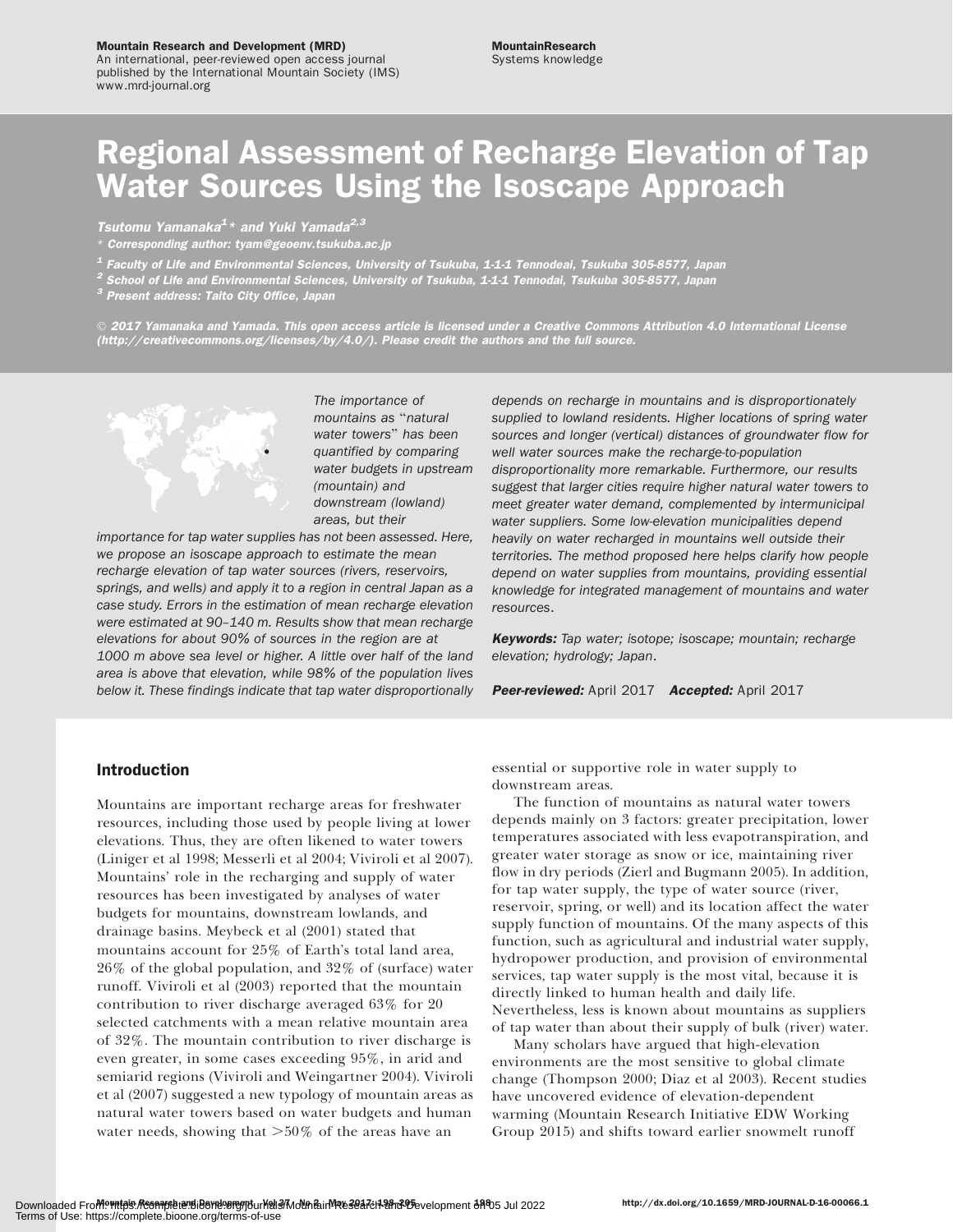(Yamanaka et al 2012, 2013). These elevation-dependent changes in mountains potentially affect tap water sources in terms of both quantity and quality. To ensure sustainable tap water supply with sufficient quantity and quality, we need scientific information, including information on the recharge elevation of water sources and linkages between recharge areas and beneficiaries.

This study used an isoscape approach to estimate the mean recharge elevation (MRE) of various tap water sources. Isoscapes are isotope landscapes, which can be visualized using isotope maps based on statistical, geostatistical, or combined models (West et al 2010; Bowen 2010a). Many precipitation isoscape models have been proposed for diverse regions, such as Canada (Delavau et al 2011), China (Liu et al 2008), Ireland (Fischer and Baldini 2011), Japan (Yamanaka et al 2015; Ichiyanagi and Tanoue 2016), Mongolia (Yamanaka et al 2007), New Zealand (Baisden et al 2016), the United States (Dutton et al 2005), the European Alps (Liebminger 2006a, 2006b; Kern et al 2014), Central America (Sánchez-Murillo and Birkel 2016), and the Mediterranean (Lykoudis and Argiriou 2007), and for the planet as a whole (Bowen and Wilkinson 2002; Bowen and Revenaugh 2003; Terzer et al 2013). Even for complex mountainous landscapes, spatially uniform isotopic lapse rates, which are divorced from inland effects, have given fairly good approximation as a multiannual (amount-weighted) mean on a regional (eg a few hundred kilometers) scale (Yamanaka et al 2015). This allows convenient and reliable estimation of MRE based on a precipitation isoscape over a mountainous region.

We measured stable hydrogen and oxygen isotopes in tap water from across central Japan and estimated MRE using precipitation isoscape models of the region. The main objectives were threefold: (1) to confirm the accuracy level of MRE estimates, (2) to reveal regionallevel disproportionality in the elevational distributions of recharge and residential areas, and (3) to characterize municipalities based on recharge-to-population disproportionality (RPD).

### Methods

Hydrogen and oxygen isotope ratios  $(^{2}{\rm H/^{1}H}$  and  $^{18}{\rm O/^{16}O})$ in water molecules are usually expressed as per mill deviations relative to Vienna standard mean ocean water by using  $\delta$  notation ( $\delta^2 H$  and  $\delta^{18} O$ ). Meteoric precipitation  $\delta$  values tend to show negative correlation with sampling site elevation. This correlation is known as the (isotopic) altitude effect (Ambach et al 1968; Siegenthaler and Oeschger 1980), where a global mean, isotopic lapse rate is  $-13.6\%$  km<sup>-1</sup> in  $\delta^2$ H and -1.94‰ km<sup>-1</sup> in  $\delta^{18}$ O (Bowen 2010b). Although the  $\delta$  value of precipitated water increases (ie the water is enriched with heavier isotopes) slowly on water surfaces or topsoil during evaporation, such an isotopic fractionation below

the topsoil is negligible, because vaporization of water and accompanying vapor flux are small within deeper soils (Yamanaka et al 1998; Yamanaka and Yonetani 1999). However, the flux-weighted mean  $\delta$  value of groundwater recharge can differ from that of precipitation because of the selection effect, which is caused by dissimilarity of temporal variation patterns between recharge and precipitation, as well as the fractionation effect (Gat 2010). The  $\delta$  value of river water is basically invariant during downward flow for a few hours to days, with some exceptional cases of very shallow streams, of long-term stagnation in lakes and reservoirs, and in dry climates. Thus, assuming an annual or longer-term mean condition, isotopic composition of tap water samples taken from different water sources (rivers, reservoirs, springs, and wells) reflects approximately that of precipitation at their recharge areas. In cases in which horizontal distance between the water source site and its recharge area is not large (eg  $\leq$ 100 km), the difference between tap water  $\delta$ and precipitation  $\delta$  enables MRE estimation based on a known isotopic lapse rate.

According to this principle, MRE can be estimated as

$$
z_{mr} = 10^3 (\delta_{tap} - \delta_{ppt}^* - \Delta) / \Gamma \tag{1}
$$

where  $z_{mr}$  is MRE (in meters),  $\delta_{tap}$  is the  $\delta$  value ( $\delta^2$ H or  $\delta^{\rm 18} \rm O)$  of tap water (in per mill),  $\delta^*_{\phantom{*}ppt}$  is the sea level  $\delta$  value of precipitation (in per mill) as the amount-weighted long-term mean at given horizontal coordinates,  $\Delta$  is the isotopic shift (in per mill) because of both fractionation and selection effects, and  $\Gamma$  is the isotopic lapse rate (in per mill per kilometer). The  $\delta^*_{\ \, ppt}$  is estimated as

$$
\delta_{ppt}^* = \delta_{ppt,ws} - \Gamma z_{ws} 10^{-3} \tag{2}
$$

where  $z_{ws}$  is the elevation of the water source site (in meters) and  $\delta_{pt,ws}$  is the  $\delta$  of precipitation at the site (in per mill), which can be obtained from precipitation isoscape models.

To test this approach, we selected the Nagano and Yamanashi Prefectures in central Japan as the study area (Figure 1). This region is characterized by mountainous topography with high relief  $(>3000 \text{ m})$  and a moderately sparse distribution of cities. In this region, we requested that all municipal and intermunicipal water suppliers to populations greater than 5000 provide raw (untreated) tap water samples for isotopic measurements. Although each water supplier typically has several water sources, we selected for every supplier 1 dominant source that supplied the largest amount. Raw tap water samples were collected from 66 water sources. Isotopic measurements of the samples were made by tunable-diode laser (cavity ring-down) spectroscopy using a liquid water isotope analyzer (L1102-I, Picarro, Santa Clara, CA, USA). At most sources, the tap water samples were collected twice (in May and October 2012). Because values measured from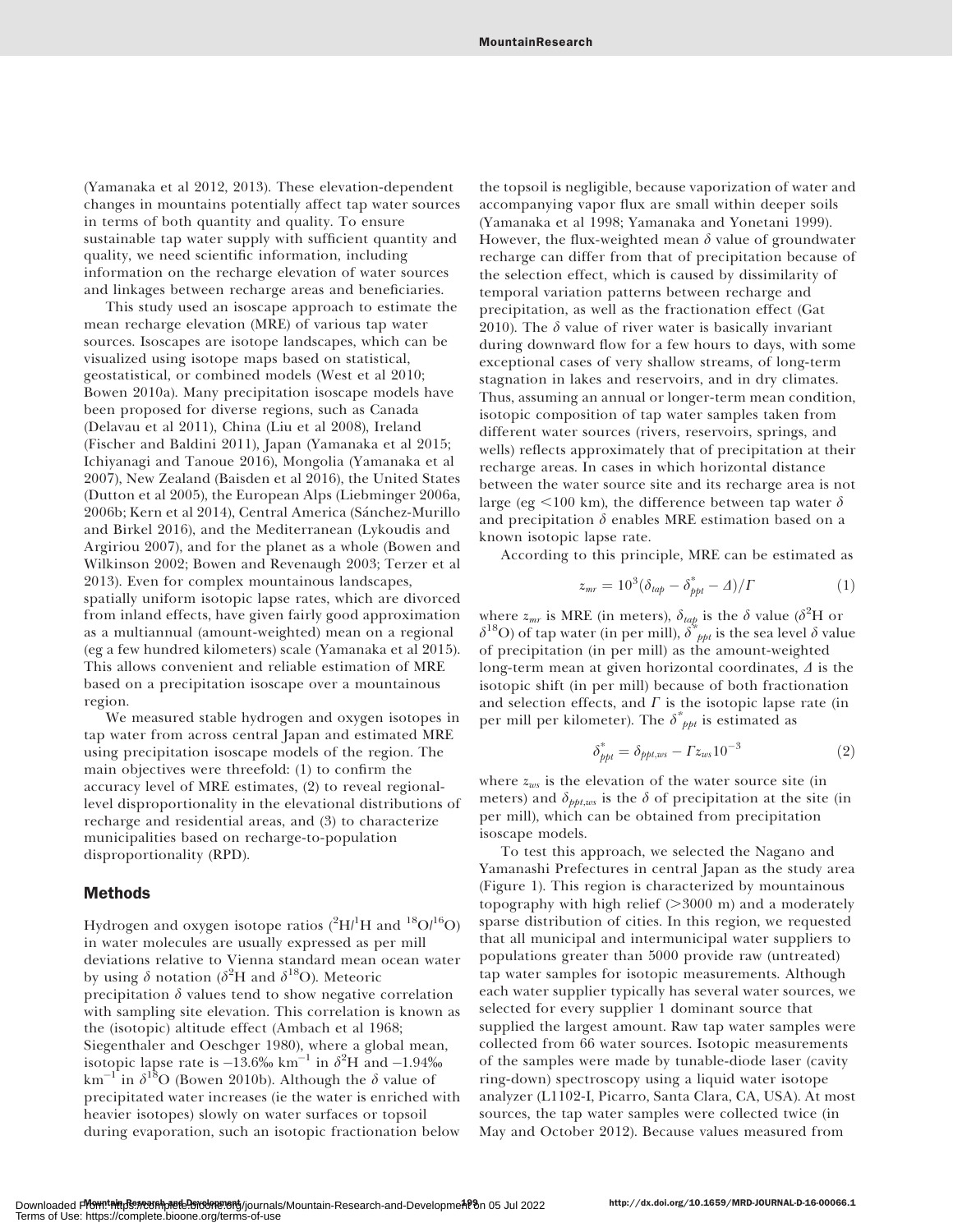

FIGURE 1 Map of the study area with locations of tap water sampling sites. (Map by ArcGIS 10.3.1 software [ESRI, Redlands, CA, USA] and Fundamental Geospatial Data [Geospatial Information Authority of Japan])

May and October samples did not differ, we used a mean value for each source to estimate MRE.

For the study region, Yamanaka et al (2015) proposed the following (multiannual amount-weighted) precipitation isoscape model (visualized maps are available at Yamanaka et al 2015):

$$
\delta_{ppt} = \Gamma z 10^{-3} + ay^2 + by + cx + d \tag{3}
$$

where  $z$  is elevation (in meters),  $y$  is latitude minus 36 (decimal degrees north), and  $x$  is longitude minus  $138$ (decimal degrees east); empirical constants  $a, b, c$ , and  $d$  are given with  $\Gamma$  in Table 1. The term of z represents the altitude effect (and temperature effect implicitly), and the terms of y and x represent the inland effect rather than the latitude effect. Combining Equations 2 and 3, we could estimate  $\delta^*_{\; ppt}$  directly from the coordinate of the water

source site  $(y_{ws}, x_{ws})$  as follows:

$$
\delta_{ppt}^* = ay_{ws}^2 + by_{ws} + cx_{ws} + d \tag{4}
$$

The Yamanaka et al (2015) model (hereafter model 1) can estimate  $\delta_{ppt}$  with mean absolute errors of 4.8% for  $\delta^2$ H and 0.63‰ for  $\delta^{18}$ O. However, it has been pointed out that errors tend to increase in the northern part of the study region. Thus, we added northern site data from Yamanaka et al (2014) to calculate a new set of model constants (hereafter model 2). However, model 2 did not always yield improved results outside the northern area. Therefore, we used both models and examined their performance in estimating MRE (Table 1).

To validate the estimated MRE, we compared it for river (including reservoir) water sources with (annual) precipitation-weighted catchment mean elevation

|  |  |  |  | <b>TABLE 1</b> Parameter values in precipitation isoscape models. |  |  |
|--|--|--|--|-------------------------------------------------------------------|--|--|
|--|--|--|--|-------------------------------------------------------------------|--|--|

| <b>Parameter (unit)</b> | $\Gamma$ (‰ km <sup>-1</sup> ) | $a \ (\%$ DD <sup>-2</sup> ) | <b>b</b> $(\%$ DD <sup>-1</sup> ) | c (‰ DD <sup>-1</sup> ) | $d$ (%o) |
|-------------------------|--------------------------------|------------------------------|-----------------------------------|-------------------------|----------|
| $\delta^2$ H            |                                |                              |                                   |                         |          |
| Model 1                 | $-11.66$                       | 19.21                        | $-10.98$                          | $-4.727$                | $-65.87$ |
| Model 2                 | $-14.40$                       | 15.99                        | $-7.03$                           | 0.000                   | $-62.26$ |
| $\delta^{18}$ O         |                                |                              |                                   |                         |          |
| Model 1                 | $-1.724$                       | 2.058                        | $-1.244$                          | $-0.811$                | $-9.281$ |
| Model 2                 | $-1.979$                       | 1.037                        | $-0.989$                          | 0.000                   | $-8.840$ |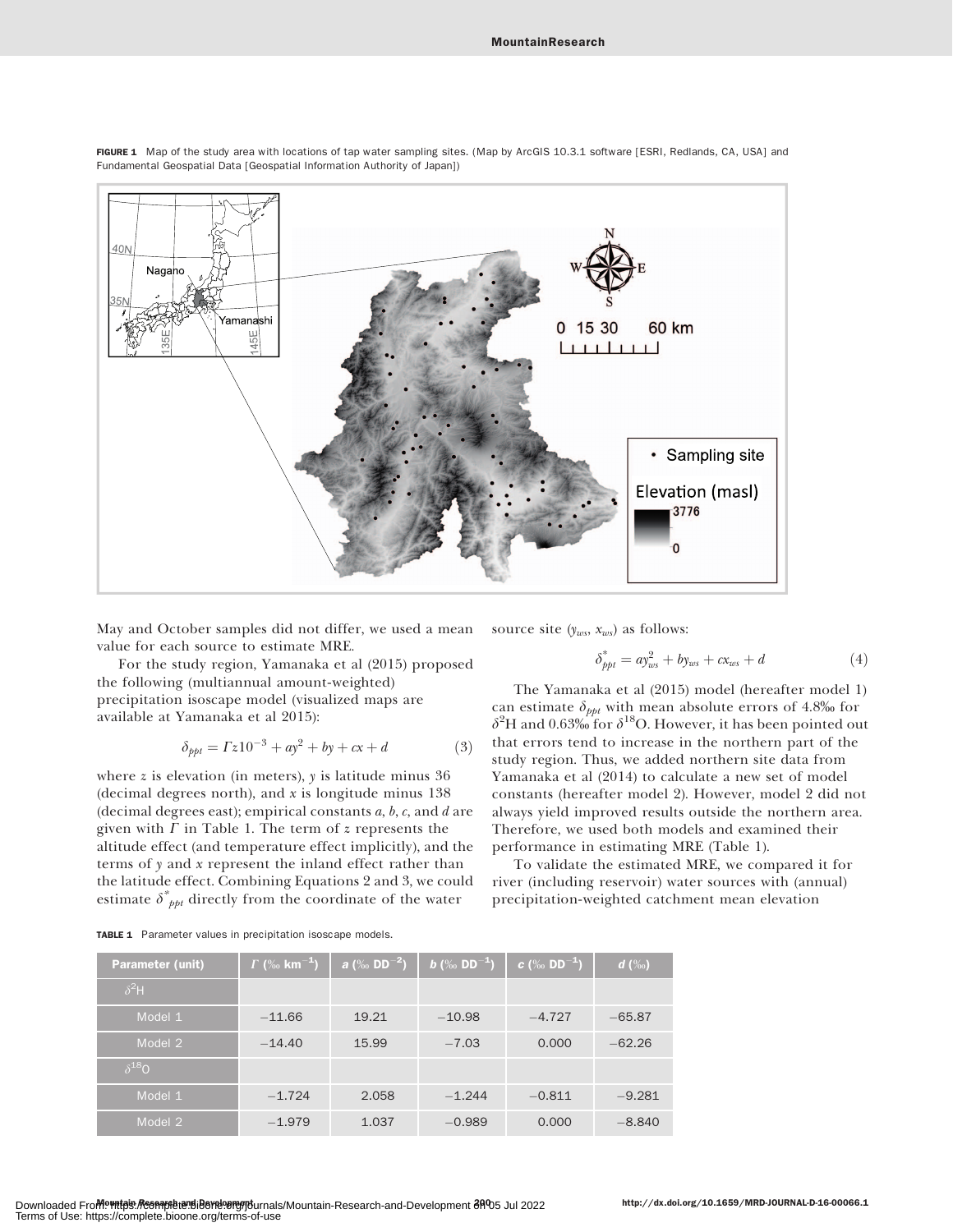

FIGURE 2 Comparison of  $CME<sub>prw</sub>$  and estimated MRE using two models. Optimized values of total isotopic change because of fractionation and selection effects ( $\varDelta$ , in per mill) for  $\delta^2$ H and  $\delta^{18}$ O are shown in the legend.

(CMEprw), which can approximate the actual MRE. The CMEprw was computed using a geographic information system (GIS) with a 10-m mesh (resampled to a 100-m mesh) digital elevation model (DEM) and 1-km mesh climatic values for 1981–2010 (G02, National Land Numerical Information, Ministry of Land, Infrastructure, Transport, and Tourism of Japan; originally created by Japan Meteorological Agency). ArcGIS 10.3.1 software (ESRI, Redlands, CA, USA) and Fundamental Geospatial Data (Geospatial Information Authority of Japan) were used for this computation. Ideally, recharge flux (precipitation minus evapotranspiration) should be used for weighting. However, we used precipitation as a proxy for recharge flux, because there is no reliable way to estimate spatial distribution of evapotranspiration.

Although the  $\Delta$  in Equation 1 can be considered to depend on the soil evaporation-to-precipitation ratio, the seasonality of the recharge-to-precipitation ratio, and other miscellaneous factors, it is difficult to determine it theoretically. In this study, the  $\Delta$  value as a regional mean was obtained to minimize the mean absolute difference (MAD) between MRE and CME<sub>prw</sub>. Because the MAD change with the  $\Delta$  change was parabolic-like, this optimization could be simply done by iteration. As a result,  $\Delta$  was estimated to be 1.90‰ for <sup>2</sup>H and 0.355‰ for result,  $\Delta$  was estimated to be 1.90‰ for <sup>2</sup>H and 0.355‰ for <sup>18</sup>O in model 1 and 1.25‰ for <sup>2</sup>H and 0.285‰ for <sup>18</sup>O in model 2.

Maximum, minimum, and (arithmetic) mean elevations, as well as population-weighted mean elevation (ME<sub>pow</sub>) for each municipality, were computed using GIS with administrative zones data (N03, National Land Numerical Information), 500-m mesh population data (Census 2010, Statistical GIS, Ministry of Internal Affairs and Communications of Japan), and the DEM mentioned earlier. Elevational distributions of land and population across the entire study region were computed with the same dataset. The MRE for each municipality was given as that of a single water source if there was only 1 water supplier. If there were 2 or more suppliers, including intermunicipal ones, an arithmetical mean MRE was used. We then applied our proposed recharge-to-population disproportionality index (RPDI) for each municipality, defined as RPDI  $\equiv$  MRE – ME<sub>pow</sub>. This index has a dimension of elevation and can thus be compared with the elevation of the so-called natural water tower.

## Results and discussion

### Accuracy of MRE estimation

Measured isotopic values and estimated MRE are summarized in Table S1 (Supplemental Material, [http://dx.](http://dx.doi.org/10.1659/MRD-JOURNAL-D-16-00066.S1) [doi.org/10.1659/MRD-JOURNAL-D-16-00066.S1\)](http://dx.doi.org/10.1659/MRD-JOURNAL-D-16-00066.S1). Figure 2 compares estimated MRE with CME<sub>prw</sub> for river water sources  $(n = 32)$  for both model 1 and model 2. After optimizing  $\varDelta$ , in model 1, <sup>2</sup>H-based and <sup>18</sup>O-based MAD were reduced to 191 and 246 m, respectively; in model 2, the corresponding values were 143 and 134 m. Clearly, model 2 performance was superior to that of model 1, although the MAD values included not only errors in MRE estimation but also inconsistency between  $\text{CME}_{\text{nrw}}$  and actual MRE. The errors in MRE estimation are mainly attributable to 2 factors: errors in modeled  $\delta^*_{\ \, ppt}$  and  $\Gamma$ (factor A) and spatial variability of  $\Delta$  (factor B). The inconsistencies between CMEprw and MRE are attributable to dissimilarity in spatial distribution between precipitation and actual recharge (factor C) and unclosed water balance within a catchment (ie subsurface inflow and outflow across the divide; factor D).

For model 1, the difference MRE –  $\mathrm{CME}_{\text{prw}}$  correlated with longitude ( $r = -0.69, P < 0.001$ ) and CME<sub>prw</sub> ( $r = 0.49$ ,  $P < 0.001$ ), suggesting the importance of error factor A given earlier. In contrast, for model 2, MRE – CME<sub>prw</sub> was significantly correlated with neither longitude ( $r = -0.06$ ,  $P$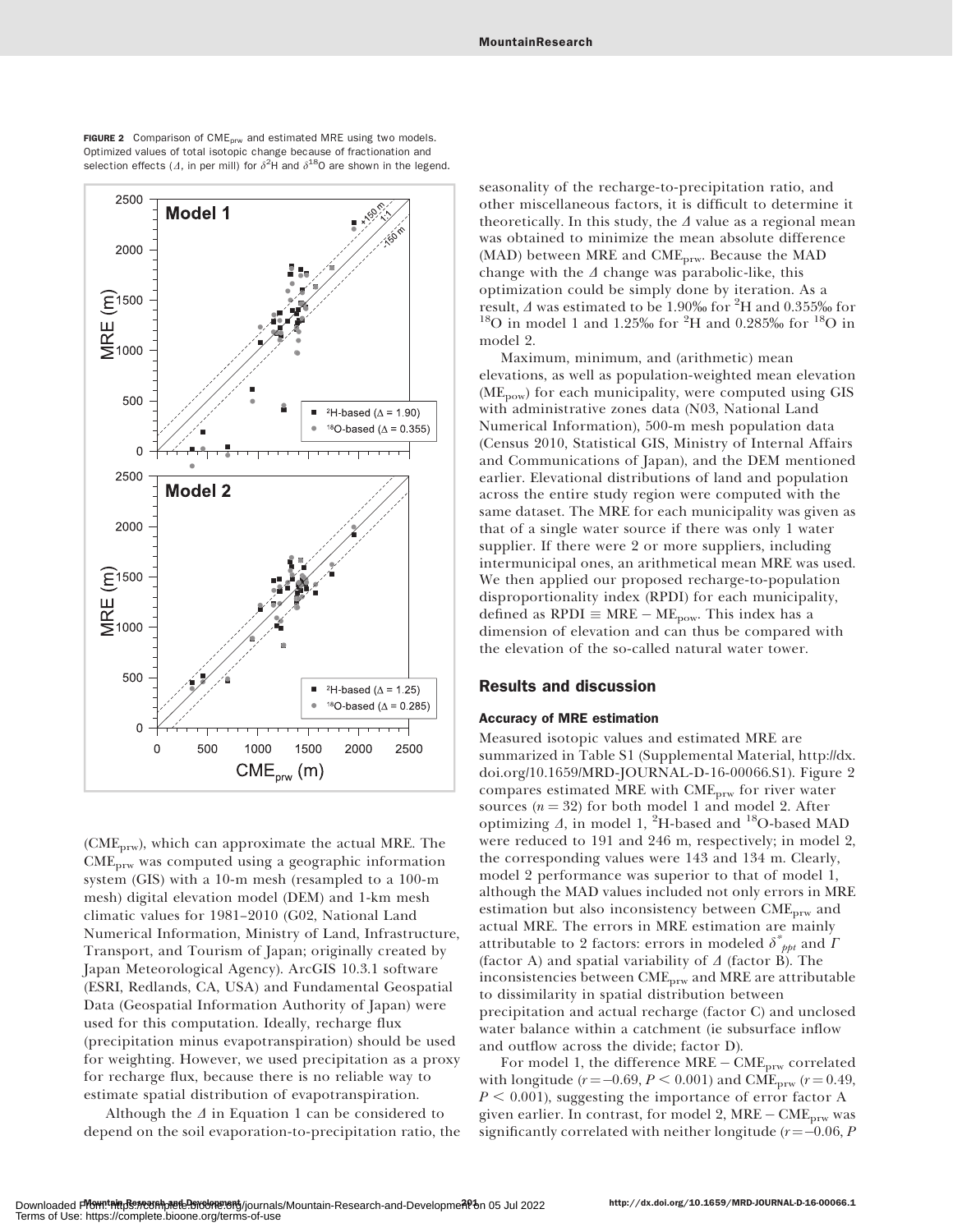

FIGURE 3 Elevational distribution in the study area of land area, population, and estimated MREs in the study area.

 $> 0.1$ ) nor CME<sub>prw</sub> ( $r = -0.08, P > 0.1$ ). However, MRE from model 2 was clearly underestimated at water source N03, because it was lower than the ground level of the water extraction site. This indicates that  $\delta^*_{\ \, ppt}$  and/or  $\Gamma$  in model 2 is not always correct for all sites, although errors from factor A were substantially lower than those produced by model 1.

Results for reservoir water sources  $(n = 4)$  are also shown in Figure 2. Reservoir water is potentially more strongly affected by evaporation than river water. However, there were no significant differences in estimated MRE between reservoir and river sources. Although it is certain that  $\Delta$  is not a constant, factor B is not simple and thus is difficult to calibrate.

The MAD between CME<sub>prw</sub> and unweighted CME was only 13 m. Because the difference between CME<sub>prw</sub> and recharge-weighted CME has the same or lower order of magnitude, factor C should be minor. Although we cannot estimate the magnitude of errors from factor D, it may be important only in some special cases.

For all water sources ( $n = 66$ ), the MAD between <sup>2</sup>Hbased and <sup>18</sup>O-based MREs was 155 m for model 1 and 90 m for model 2. These differences were caused by factors A and B (not factors C or D). Consequently, with some uncertainties, the accuracy of MRE estimation by model 2 is likely 90–140 m. In the following analysis, we used mean values of <sup>2</sup>H-based and <sup>18</sup>O-based MREs from model 2, excluding source N03.

#### Disproportionality in the distribution of MREs and population

Figure 3 shows elevational distributions within the study area of land area, population, and MRE for tap water sources. Just under half  $(47.1\%)$  of the land area is below 1000 m above sea level (masl). Almost all residents (98.1%) live in that area, with the remaining 1.9% at higher

elevations. In contrast, the MRE for 59 of 65 (90.8%; N03 was excluded) tap water sources is higher than 1000 masl. These facts indicate that tap water supply depends disproportionally on recharge in mountains but is supplied disproportionally to residents of lowlands. However, the threshold of 1000 masl is not an absolute limit for mountain areas. This disproportionality in MRE and population distributions (what we have called RPD) is greater than that reported by studies focused on river flows (Meybeck et al 2001; Viviroli et al 2003; Viviroli and Weingartner 2004).

Figure 4 shows the distribution of MRE, water-source site elevation (WSE), and differences between MRE and WSE for each water-source type (river, reservoir, spring, and well). There were no significant differences between river and reservoir sources for any of these values. MREs and WSEs for spring water sources were higher than those for the other sources. For well water sources, MRE was slightly higher than it was for river and reservoir sources and WSE was lower, resulting in MRE - WSE being the greatest for these sources. These results suggest that higher locations of spring water sources and longer (vertical) distances of groundwater flow for well water sources make the RPD greater for these sources than for river water sources.

### Characterization of municipalities

The RPDI was no less than 500 m for 81.7% of municipalities. There seemed to be no systematic pattern in the geographic distribution of RPDI. However, that index had a weak positive correlation with population  $(r =$ 0.22,  $P = 0.08$ ). Municipalities with large populations, some of which receive tap water from both municipal and intermunicipal suppliers, tended to have larger RPDIs. However, municipalities with small populations did not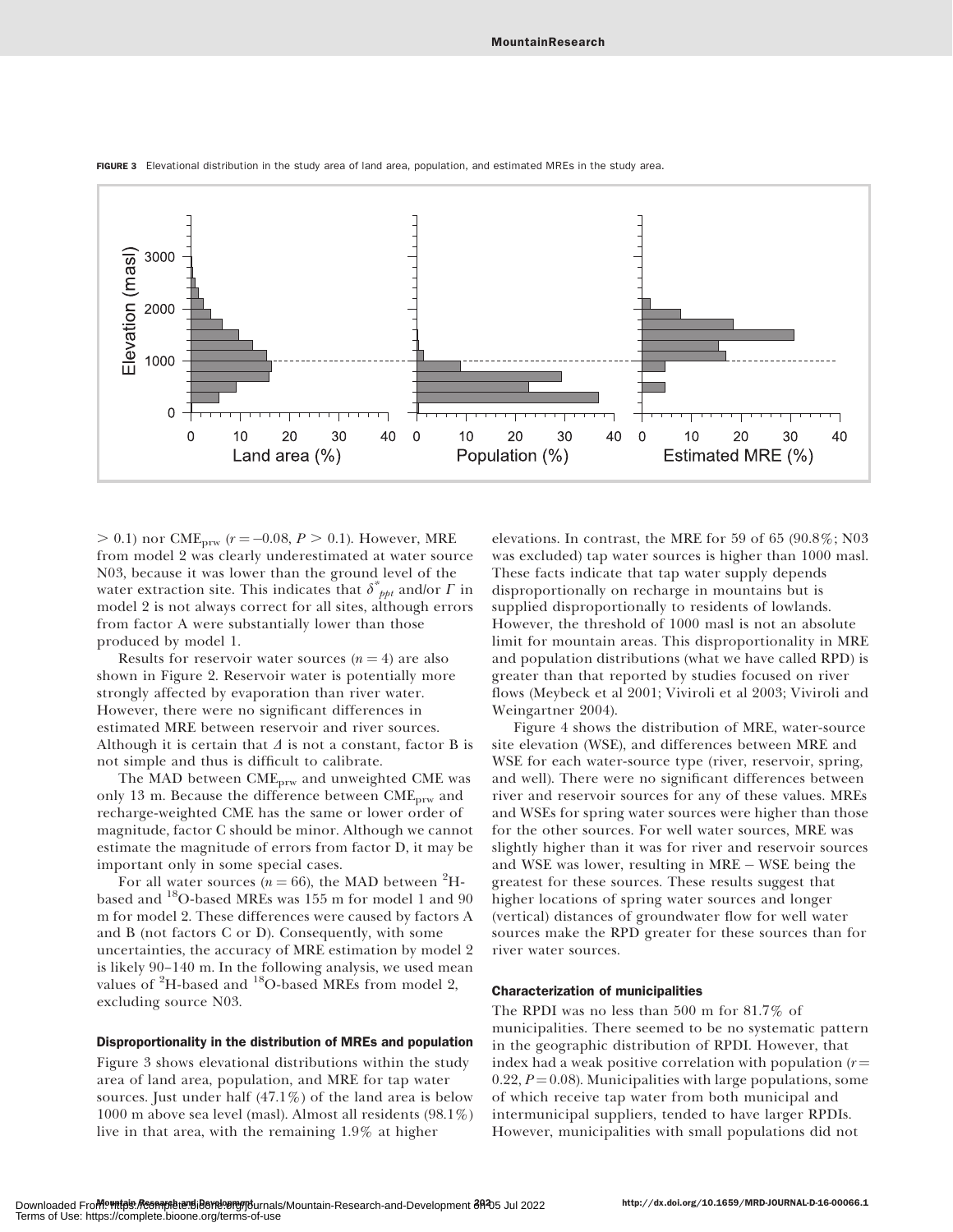

FIGURE 4 Differential distribution of water flow from recharge to intake (MRE, WSE, and their difference) for each type of water source.

always have smaller RPDIs. These findings indicate that large cities require higher natural water towers to meet a greater water demand and, in the case of shortages, must rely on intermunicipal suppliers.

Figure 5 compares the elevation of each municipality with MRE and ME<sub>pow</sub>. For all municipalities,  $ME_{pow}$  was lower than the mean elevation and even near the minimum, suggesting a population disproportionality shifted toward lower elevations. The MRE was higher than the mean elevation of most municipalities, showing a recharge disproportionality shifted toward higher elevations. In some municipalities, the MRE clearly exceeded the maximum elevation of the municipality. These municipalities, whose mean elevation is often relatively low, depend heavily on water recharged outside their territory. Therefore, these lowland municipalities have to pay more attention to natural or hidden water

supplies (ie supplies that do not come through water pipes) from adjacent mountainous municipalities.

#### Limitations and implications

In our approach to MRE estimation, some factors had the potential to introduce nonnegligible errors. Empirical determination of regional mean  $\Delta$  is the most debatable. However, assuming  $\Delta = 0$ , the MAD between MRE and  $CME<sub>prw</sub>$  became only 15–50 m greater than the corresponding optimized case. Therefore, even if we modified the determination of  $\Delta$ , the accuracy of the MRE estimate (ie 90–140 m) would not be improved much. In a mountainous region with high relief, this accuracy is practically acceptable. However, the potential exists for large errors in some exceptional cases, as occurred with source N03.

Findings on RPD, which is derived from MRE estimation, could raise awareness among people living in lowland cities of how much they depend on mountains for their water supply. This important issue should be taken into account when allocating funding (eg via Payment for Ecosystem Services) for lowland and mountain communities.

In addition, MRE is useful information for protecting recharge areas. If we calibrate distributed runoff models or groundwater flow models taking MRE into account, recharge areas for each tap water source can be mapped with higher reliability. Synergy between MRE information and numerical modeling or GIS-based analysis must contribute more to management of headwater regions.

## **Conclusions**

MRE for tap water sources in a study area in central Japan was estimated using newly proposed precipitation isoscape, of which the accuracy is higher in the northern part of the area than that of the previous model, with errors of about 90–140 m. Of the tap water sources, 90.8% were recharged above 1000 masl, while 98.1% of the population lived below that level; these lower elevations made up 47.1% of the total study area. Higher locations of spring water sources and longer (vertical) distances of groundwater flow for well water sources made the RPDI more pronounced than in the case of river flows. The RPDI tended to be larger in municipalities with a large population that receive tap water from both municipal and intermunicipal suppliers, suggesting that large cities require higher natural water towers to meet greater water demand and, in the case of shortages, must rely on intermunicipal suppliers. Some municipalities at lower elevations depended heavily on water recharged in mountains outside their territory.

The preceding findings contribute to a fuller understanding of the role of mountains in tap water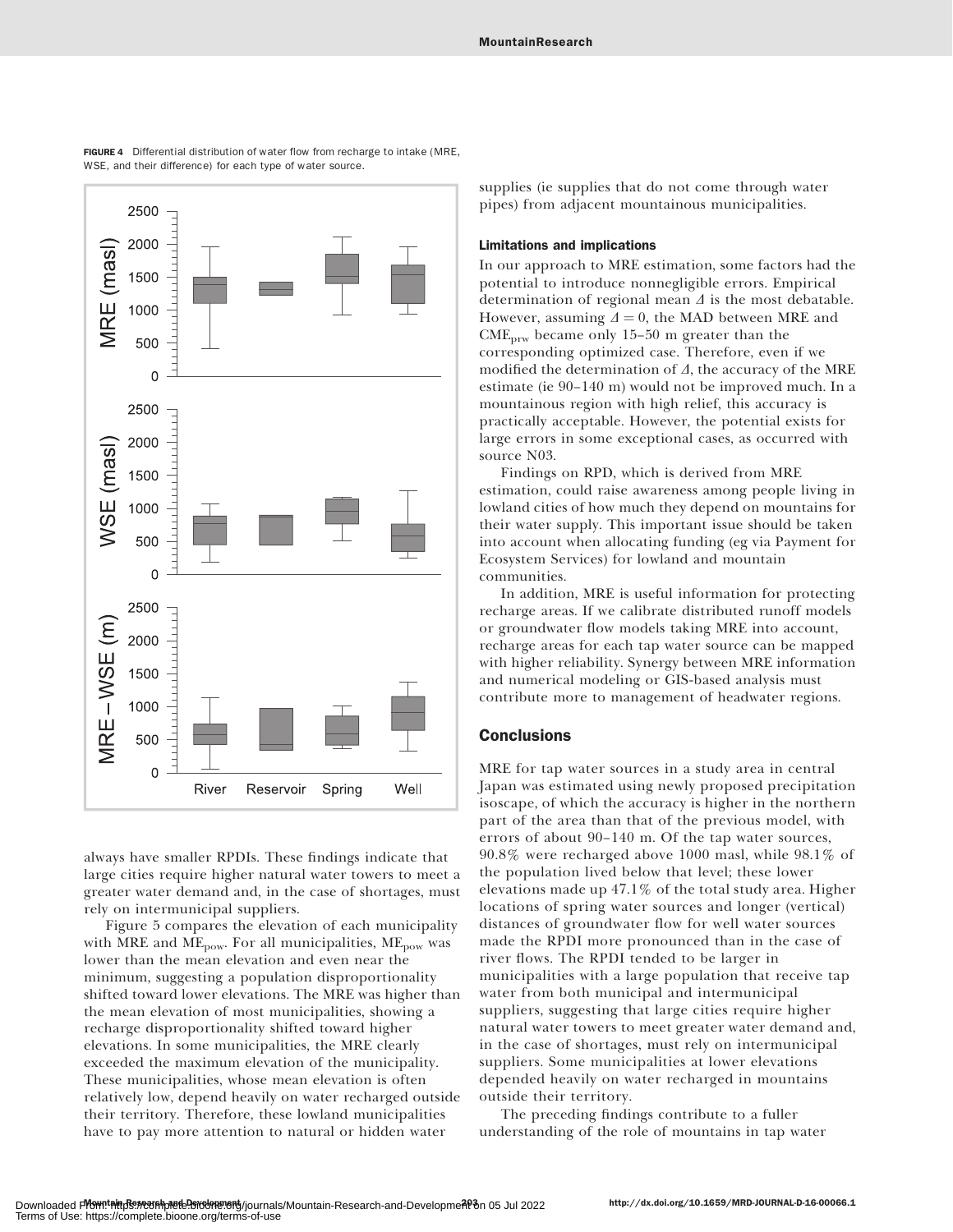

FIGURE 5 Maximum, minimum, and mean elevations of each municipality, with MRE and ME<sub>pow</sub>. The length of the vertical line connecting MRE and ME<sub>pow</sub> equals the RPDI. Municipalities are ordered by ascending mean elevation.

supply and can help inform the sustainable management headwater regions. Algorithms used in the regional assessment presented here appear to be applicable to other mountainous regions, although they should be

#### ACKNOWLEDGMENTS

This research was supported in part by a Grant-in-Aid for Scientific Research (Japan Society for the Promotion of Science, No. 15H02957, TY) and Research and Education Funding for the Japanese Alps Inter-Universities Cooperative Project (Ministry of Education, Culture, Sports, Science and

#### REFERENCES

Ambach W, Dansgaard W, Eisner H, Møller J. 1968. The altitude effect on the isotopic composition of precipitation and glacier ice in the Alps. Tellus 4:595– 600.

Baisden WT, Keller ED, Van Hale R, Frew RD, Wassenaar LI. 2016. Precipitation isoscapes for New Zealand: Enhanced temporal detail using precipitation-weighted daily climatology. Isotopes in Environmental and Health Studies 52:343–352.

Bowen GJ. 2010a. Isoscapes: Spatial pattern in isotopic biogeochemistry. Annual Review of Earth and Planetary Sciences 38:161–187.

**Bowen GJ.** 2010b. Statistical and geostatistical mapping of precipitation water isotope ratios. In: West JB, Bowen GJ, Dawson TE, Tu KP, editors. Isoscapes: Understanding Movement, Pattern, and Process on Earth Through Isotope Mapping. New York, NY: Springer, pp 139–160.

**Bowen GJ, Revenaugh J.** 2003. Interpolating the isotopic composition of modern meteoric precipitation. Water Resources Research 39:1299. **Bowen GJ, Wilkinson B.** 2002. Spatial distribution of  $\delta^{18}$ O in meteoric precipitation. Geology 30:315–318.

Delavau C, Stadnyk T, Birks J. 2011. Model based spatial distribution of oxygen-18 isotopes in precipitation across Canada. Canadian Water Resources Journal 36:313–330.

Diaz HF, Grosjean M, Graumlich L. 2003. Climate variability and change in high elevation regions: Past, present and future. Climatic Change 59:1-4. Dutton A, Wilkinson BH, Welker JM, Bowen GJ, Lohmann KC. 2005. Spatial distribution and seasonal variation in  $\frac{^{18}O}{^{16}O}$  of modern precipitation and river water across the conterminous USA. Hydrological Processes 19:4121–4146. Fischer M, Baldini L. 2011. A climate-isotope regression model with seasonally-varying and time-integrated relationships. Climate Dynamics 37:2235–2251.

further tested and modified before expanding the study to a continental scope. We may also have to consider continental or other effects in precipitation isoscapes and nonuniform isotopic lapse rates.

Technology of Japan). We thank municipal and intermunicipal water suppliers for their cooperation in collecting raw tap water samples. Comments from 2 anonymous reviewers on an earlier draft were helpful in improving the manuscript.

Gat JR. 2010. Isotope Hydrology: A Study of the Water Cycle. London, United Kingdom: Imperial College Press.

Ichiyanagi K, Tanoue M. 2016. Spatial analysis of annual mean stable isotopes in precipitation across Japan based on an intensive observation period throughout 2013. Isotopes in Environmental and Health Studies 52:353– 362.

Kern Z, Kohan B, Leuenberger M. 2014. Precipitation isoscape of high reliefs: Interpolation scheme designed and tested for monthly resolved precipitation oxygen isotope records of an Alpine domain. Atmospheric Chemistry and Physics 14:1897–1907.

Liebminger A, Haberhauer G, Papesch W, Heiss G. 2006a. Correlation of the isotopic composition in precipitation with local conditions in alpine regions. Journal of Geophysical Research 111:D05104.

Liebminger A, Haberhauer G, Varmuza K, Papesch W, Heiss G. 2006b. Modeling the oxygen 18 concentration in precipitation with ambient climatic and geographic parameters. Geophysical Research Letters 33:L05808. Liniger HP, Weingartner R, Grosjean M. 1998. Mountains of the World: Water

Towers for the 21st Century—A Contribution to Global Freshwater Management. Bern, Switzerland: Mountain Agenda.

Liu Z, Tian L, Chai X, Yao T. 2008. A model-based determination of spatial variation of precipitation  $\delta^{18}$ O over China. Chemical Geology 249:203-212. Lykoudis SP, Argiriou AA. 2007. Gridded data set of the stable isotopic composition of precipitation over the eastern and central Mediterranean. Journal of Geophysical Research 112:D18107.

Messerli B, Viviroli D, Weingartner R. 2004. Mountains of the world: Vulnerable water towers for the 21<sup>st</sup> century. Ambio Special Report 13:29-34. Meybeck M, Green P, Vörösmarty CJ. 2001. A new typology for mountains and other relief classes: An application to global continental water resources and population distribution. Mountain Research and Development 21(1):34-45.